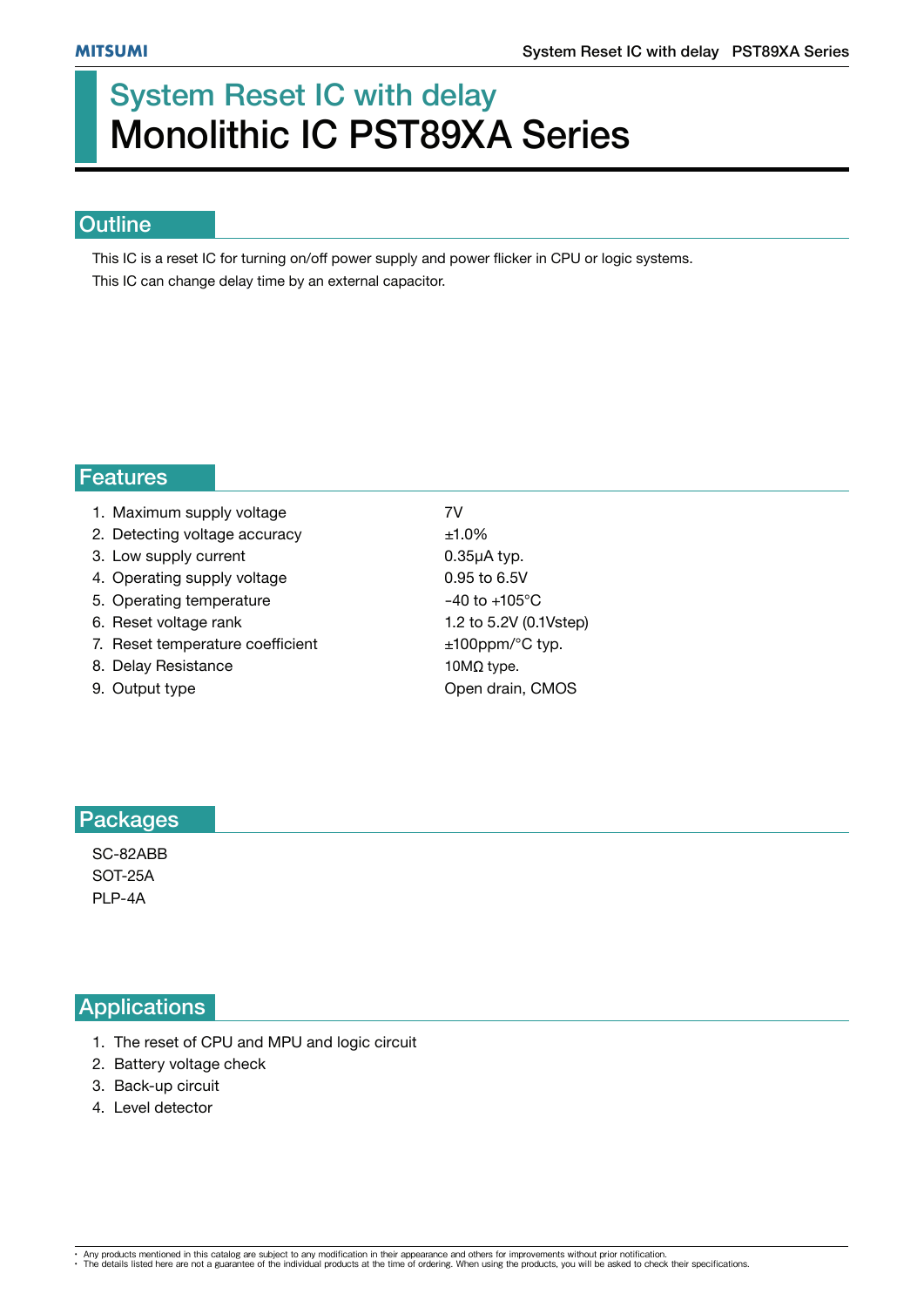## Block Diagram



#### **PST893Axxx Series (Delay Resistance 10M** $\Omega$  **type, CMOS Output)**

PST894Axxx Series (Delay Resistance 10MQ type, Open Drain Output)

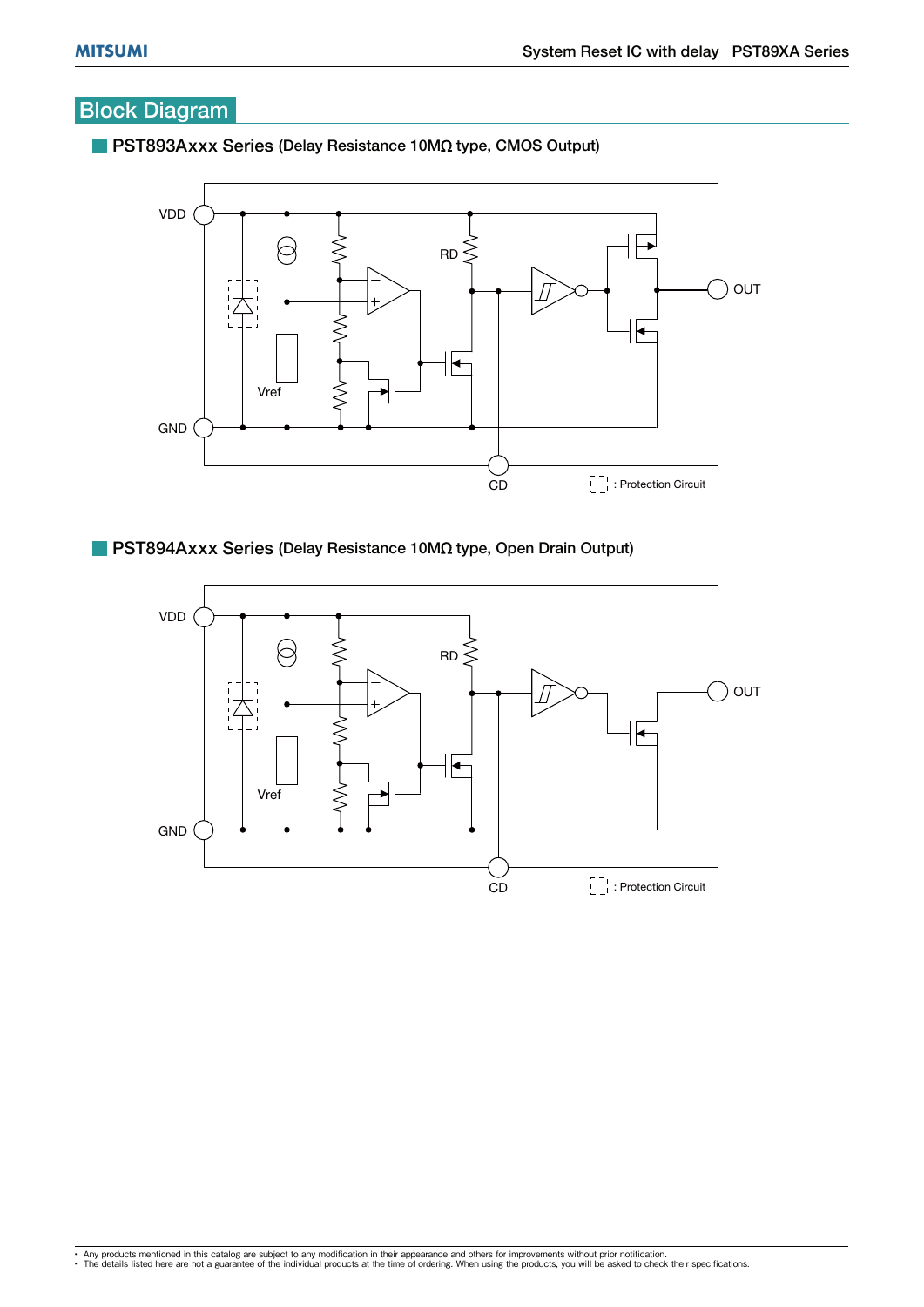1

## Pin Assignment



SC-82ABB (TOP VIEW)

3

2

|   | GND        |  |
|---|------------|--|
| 2 | <b>VDD</b> |  |
| 3 | CD         |  |
| 4 | OUT        |  |

(TOP VIEW)

|   | OUT        |
|---|------------|
| 2 | <b>VDD</b> |
| 3 | <b>GND</b> |
| 4 | NC         |
| 5 | CD         |



 $\begin{array}{c|c}\n1 & \text{GND} \\
\hline\n2 & \text{OUT}\n\end{array}$ **OUT** 3 CD 4 VDD

#### PLP-4A (TOP VIEW)

Note1 : Heat Spreader Bottom with VDD.

## Pin Description

#### SC-82ABB

| Pin No. | Pin name   | <b>Functions</b>                 |
|---------|------------|----------------------------------|
|         | <b>GND</b> | GND Pin                          |
| 2       | VDD        | VDD Pin / Voltage Detect Pin     |
| 3       | CD         | Capacitor Connect Pin with Delay |
|         | OUT        | Reset Signal Output Pin          |

## SOT-25A

| Pin No. | Pin name   | <b>Functions</b>                 |
|---------|------------|----------------------------------|
|         | <b>OUT</b> | Reset Signal Output Pin          |
| 2       | VDD        | VDD Pin / Voltage Detect Pin     |
|         | <b>GND</b> | <b>GND</b> Pin                   |
|         | NC.        | <b>No Connection</b>             |
|         | CD.        | Capacitor Connect Pin with Delay |

#### **PLP-4A**

| Pin No. | Pin name   | <b>Functions</b>                 |
|---------|------------|----------------------------------|
|         | <b>GND</b> | GND Pin                          |
| 2       | <b>OUT</b> | Reset Signal Output Pin          |
| 3       | CD         | Capacitor Connect Pin with Delay |
|         | лн         | VDD Pin / Voltage Detect Pin     |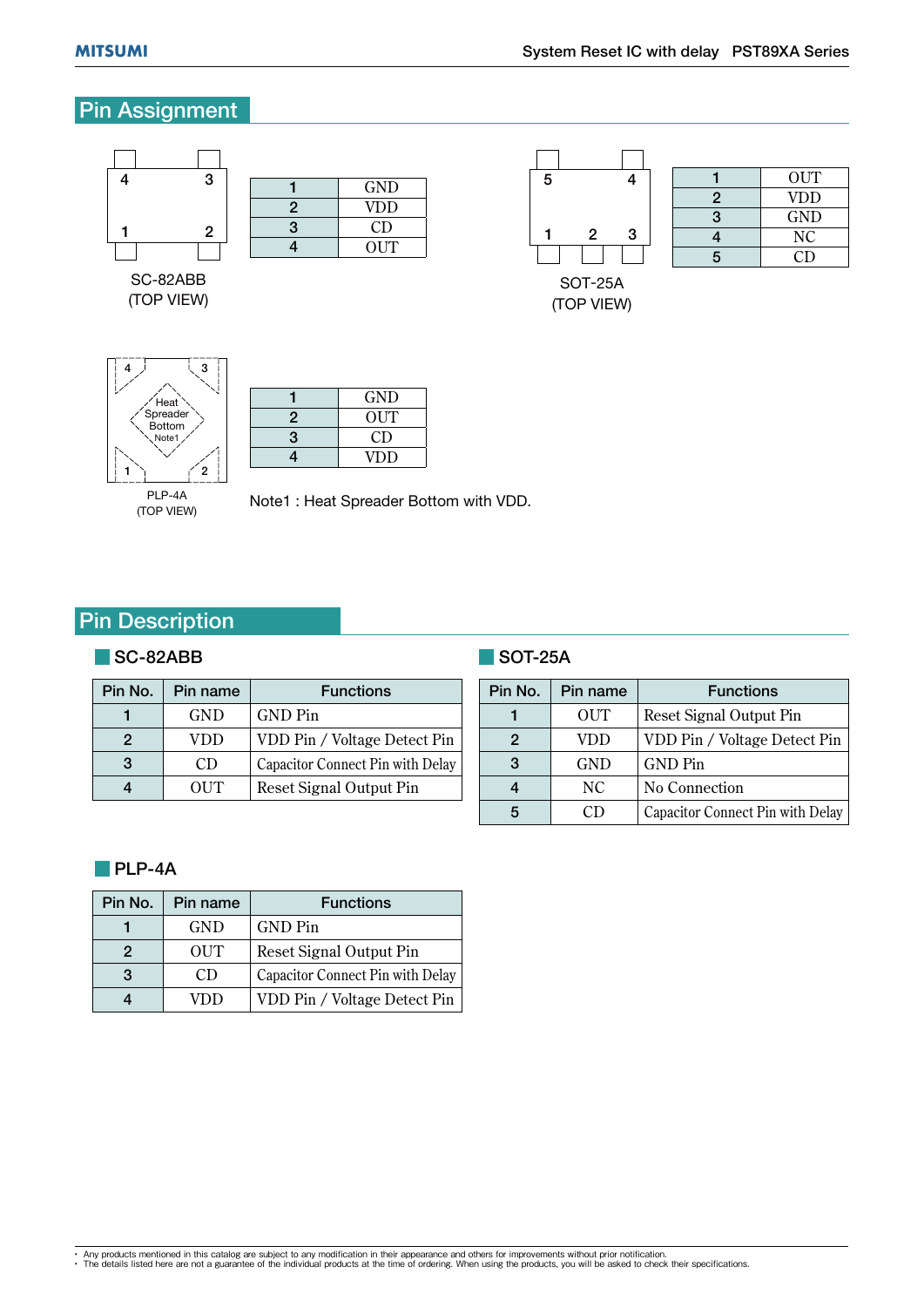# Absolute Maximum Ratings (Except where noted otherwise Ta=25°C)

| <b>Item</b>                           | Symbol                  |                      | Ratings                                            | Units           |
|---------------------------------------|-------------------------|----------------------|----------------------------------------------------|-----------------|
| <b>Supply Voltage</b>                 | VDD max.                | $-0.3-1.0$           | v                                                  |                 |
| <b>Output Voltage</b>                 | OUT                     | PST893 Series        | $GND-0.3 \sim$<br>$VDD$ max. $+0.3$<br>(CMOS Type) | V               |
|                                       |                         | PST894 Series        | $GND-0.3 \sim +7.0$<br>(N-ch Open Drain Type)      |                 |
| <b>Input Current (V<sub>DD</sub>)</b> | <b>I</b> <sub>D</sub>   | 20                   |                                                    | mA              |
| Output current (RESET, RESET)         | <b>I</b> OUT            |                      | 20                                                 | mA              |
| <b>CD Pin Input Voltage</b>           | <b>V</b> c <sub>D</sub> |                      | $GND-0.3 \sim +VDD+0.3$                            | V               |
|                                       | Pd                      |                      | 150 (SC-82AB, SOT-25A)                             | mW              |
| Power dissipation                     |                         | 400 (PLP-4A) (Note2) | mW                                                 |                 |
| Operating temperature                 | Topr                    | $-40$ $-105$         | $\circ$ C                                          |                 |
| Storage temperature                   | <b>Tstg</b>             |                      | $-65$ ~+150                                        | $\rm ^{\circ}C$ |

Note2 : With PC board of glass epoxy.

## Recommended Operating Conditions

| Item                         | Symbol | Ratings      | Units          |  |
|------------------------------|--------|--------------|----------------|--|
| <b>Operating Temperature</b> | Topr   | $-40$ $-105$ | $\circ$ $\cap$ |  |
| <b>Supply Voltage</b>        | √DD    | $0.95 - 6.5$ |                |  |

## Model Name

P S T 8 9 A a b c d e

|   | a                       |                | b                   |     | C                                         |              | d        |                               | e                                       |
|---|-------------------------|----------------|---------------------|-----|-------------------------------------------|--------------|----------|-------------------------------|-----------------------------------------|
|   | <b>Output Type</b>      |                |                     |     | CD pin charge Type Detecting Voltage Rank | Package      |          | <b>Packing Specifications</b> |                                         |
| 3 | <b>CMOS</b><br>Output   | $\overline{A}$ | delay<br>Resistance | 120 | $V$ TH= $1.20V$                           | $\mathbf{U}$ | SC-82ABB | $\mathbf R$                   | R HOUSING<br>Halogen-contained Product  |
| 4 | Open<br>drain<br>Output |                |                     |     | ₹                                         | N            | SOT-25A  | L                             | L HOUSING<br>Halogen-contained Product  |
|   |                         |                |                     | 520 | $V$ TH= $5.20V$                           | R            | PLP-4A   | M                             | <b>RHOUSING</b><br>Halogen-free Product |
|   |                         |                |                     |     |                                           |              |          | H                             | L HOUSING<br>Halogen-free Product       |

• Any products mentioned in this catalog are subject to any modification in their appearance and others for improvements without prior notification.<br>• The details listed here are not a guarantee of the individual products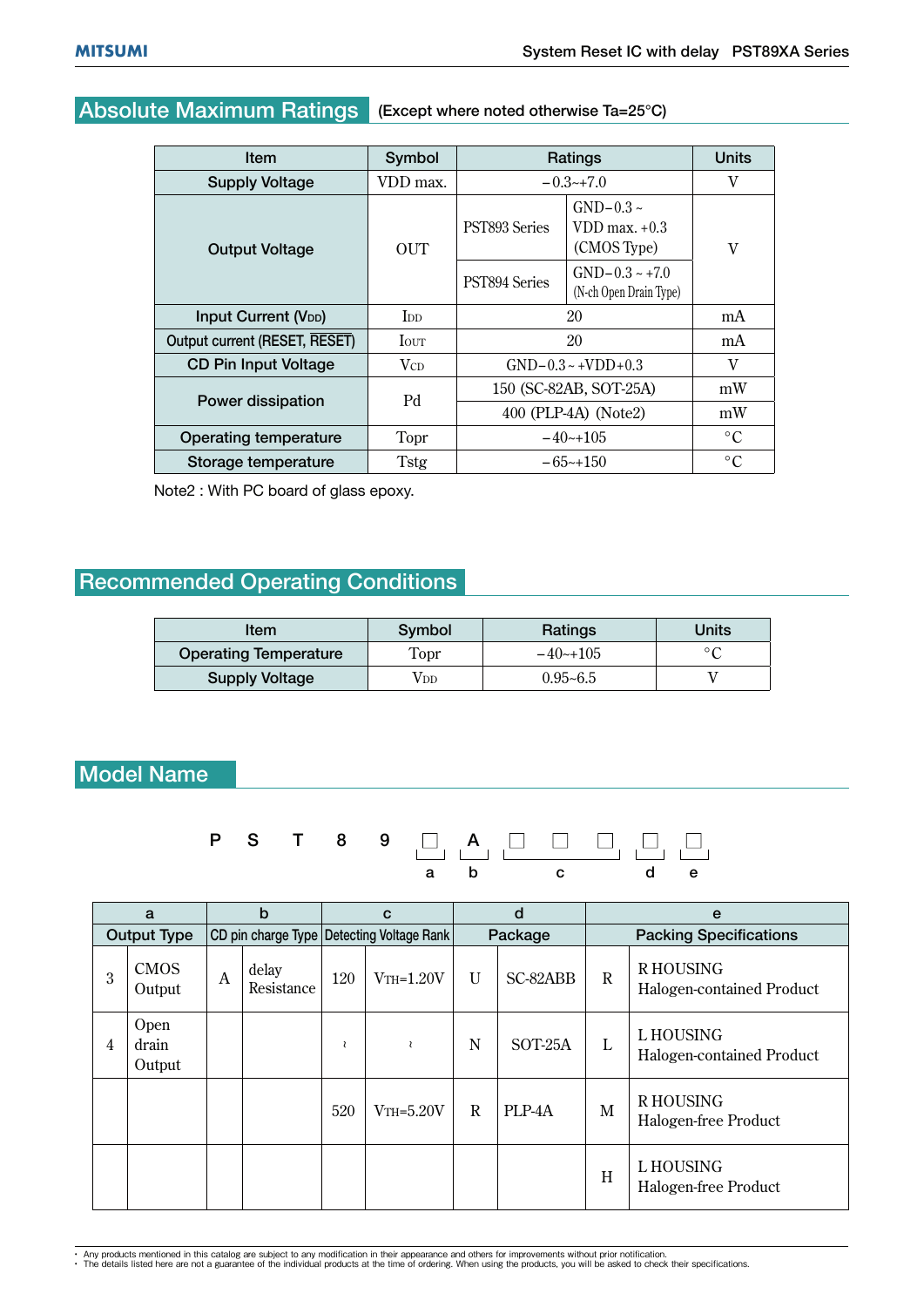## Electrical Characteristics (Except where noted otherwise Ta=25°C)

| Item                   | Symbol | <b>Measurement conditions</b> | Rank | Min.   | Typ.   | Max.   | <b>Units</b> | <b>Circuit</b> |
|------------------------|--------|-------------------------------|------|--------|--------|--------|--------------|----------------|
|                        |        |                               | 120  | 1.1880 | 1.2000 | 1.2120 |              |                |
|                        |        |                               |      | 1.1700 |        | 1.2300 |              |                |
|                        |        |                               | 130  | 1.2870 | 1.3000 | 1.3130 |              |                |
|                        |        |                               |      | 1.2675 |        | 1.3325 |              |                |
|                        |        |                               | 140  | 1.3860 | 1.4000 | 1.4140 |              |                |
|                        |        |                               |      | 1.3650 |        | 1.4350 |              |                |
|                        |        |                               | 150  | 1.4850 | 1.5000 | 1.5150 |              |                |
|                        |        |                               |      | 1.4625 |        | 1.5375 |              |                |
|                        |        |                               | 160  | 1.5840 | 1.6000 | 1.6160 |              |                |
|                        |        |                               |      | 1.5600 |        | 1.6400 |              |                |
|                        |        |                               | 170  | 1.6830 | 1.7000 | 1.7170 |              |                |
|                        |        |                               |      | 1.6575 |        | 1.7425 |              |                |
|                        |        |                               | 180  | 1.7820 | 1.8000 | 1.8180 |              |                |
|                        |        |                               |      | 1.7550 |        | 1.8450 |              |                |
|                        |        |                               | 190  | 1.8810 | 1.9000 | 1.9190 |              |                |
|                        |        |                               |      | 1.8525 |        | 1.9475 |              |                |
|                        |        |                               | 200  | 1.9800 | 2.0000 | 2.0200 |              |                |
|                        |        |                               |      | 1.9500 |        | 2.0500 |              |                |
|                        |        | Ta=+ $25^{\circ}$ C           | 210  | 2.0790 | 2.1000 | 2.1210 |              | $\overline{2}$ |
|                        |        |                               |      | 2.0475 |        | 2.1525 |              |                |
|                        |        |                               | 220  | 2.1780 | 2.2000 | 2.2220 |              |                |
|                        |        |                               |      | 2.1450 |        | 2.2550 |              |                |
| <b>Reset threshold</b> | VTH    |                               | 230  | 2.2770 | 2.3000 | 2.3230 | V            |                |
|                        |        | Ta= $-40$ ~+85°C              |      | 2.2425 |        | 2.3575 |              |                |
|                        |        |                               | 240  | 2.3760 | 2.4000 | 2.4240 |              |                |
|                        |        |                               |      | 2.3400 |        | 2.4600 |              |                |
|                        |        |                               | 250  | 2.4750 | 2.5000 | 2.5250 |              |                |
|                        |        |                               |      | 2.4375 |        | 2.5625 |              |                |
|                        |        |                               | 260  | 2.5740 | 2.6000 | 2.6260 |              |                |
|                        |        |                               |      | 2.5350 |        | 2.6650 |              |                |
|                        |        |                               | 270  | 2.6730 | 2.7000 | 2.7270 |              |                |
|                        |        |                               |      | 2.6325 |        | 2.7675 |              |                |
|                        |        |                               | 280  | 2.7720 | 2.8000 | 2.8280 |              |                |
|                        |        |                               |      | 2.7300 |        | 2.8700 |              |                |
|                        |        |                               | 290  | 2.8710 | 2.9000 | 2.9290 |              |                |
|                        |        |                               |      | 2.8275 |        | 2.9725 |              |                |
|                        |        |                               | 300  | 2.9700 | 3.0000 | 3.0300 |              |                |
|                        |        |                               |      | 2.9250 |        | 3.0750 |              |                |
|                        |        |                               | 310  | 3.0690 | 3.1000 | 3.1310 |              |                |
|                        |        |                               |      | 3.0225 |        | 3.1775 |              |                |
|                        |        |                               | 320  | 3.1680 | 3.2000 | 3.2320 |              |                |
|                        |        |                               |      | 3.1200 |        | 3.2800 |              |                |
|                        |        |                               | 330  | 3.2670 | 3.3000 | 3.3330 |              |                |
|                        |        |                               |      | 3.2175 |        | 3.3825 |              |                |
|                        |        |                               | 340  | 3.3660 | 3.4000 | 3.4340 |              |                |
|                        |        |                               |      | 3.3150 |        | 3.4850 |              |                |

Note3 : This device is tested at Ta=25°C, over temperature limits guaranteed by desigh only.

Note4 : The parameter is guaranteed by design.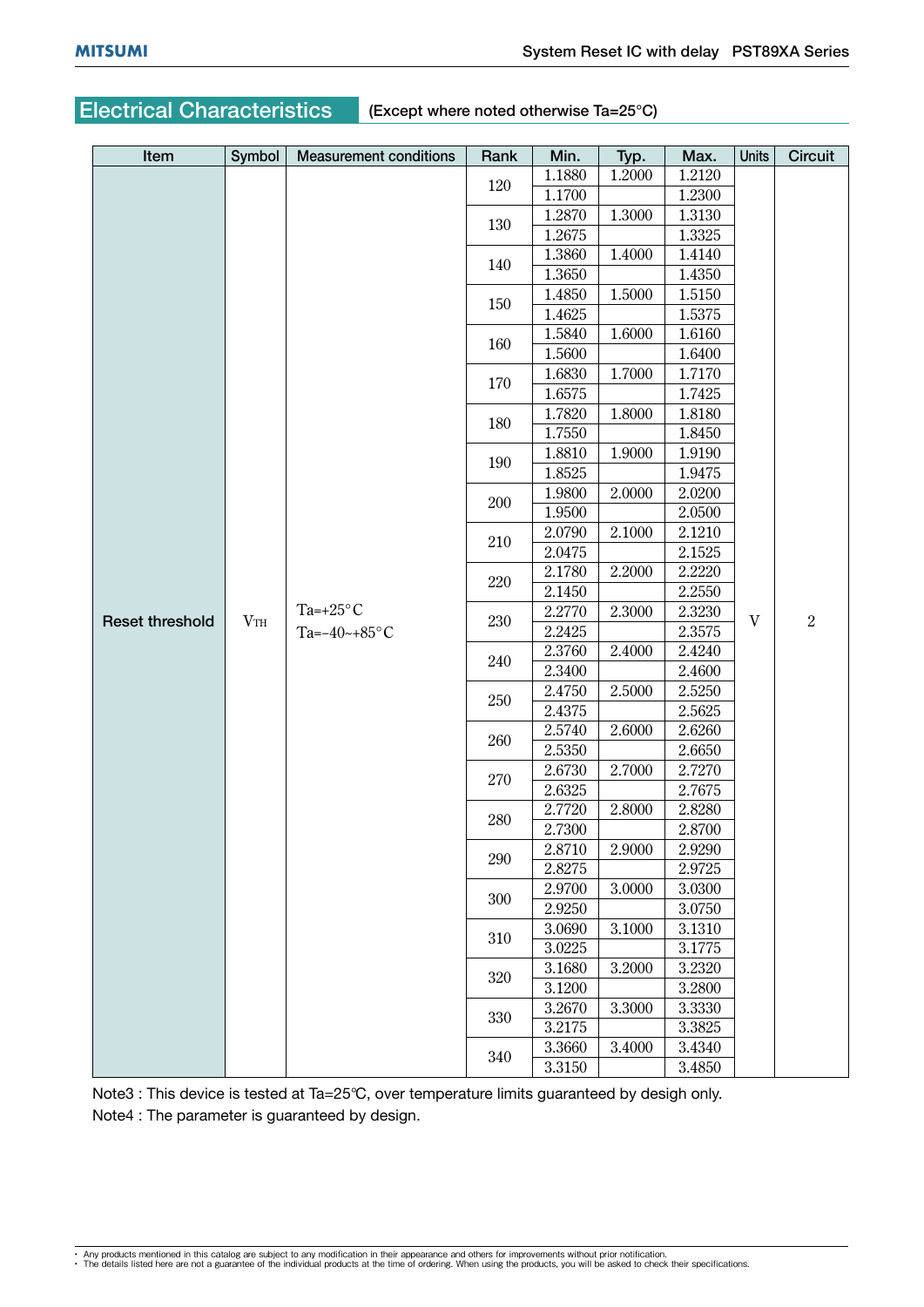| Item                   | Symbol       | <b>Measurement conditions</b> | Rank | Min.   | Typ.   | Max.   | <b>Units</b> | <b>Circuit</b> |
|------------------------|--------------|-------------------------------|------|--------|--------|--------|--------------|----------------|
|                        |              |                               |      | 3.4650 | 3.5000 | 3.5350 |              |                |
|                        |              |                               | 350  | 3.4125 |        | 3.5875 |              |                |
|                        |              |                               | 360  | 3.5640 | 3.6000 | 3.6360 |              |                |
|                        |              |                               |      | 3.5100 |        | 3.6900 |              |                |
|                        |              |                               | 370  | 3.6630 | 3.7000 | 3.7370 |              |                |
|                        |              |                               |      | 3.6075 |        | 3.7925 |              |                |
|                        |              |                               | 380  | 3.7620 | 3.8000 | 3.8380 |              |                |
|                        |              |                               |      | 3.7050 |        | 3.8950 |              |                |
|                        |              |                               | 390  | 3.8610 | 3.9000 | 3.9390 |              |                |
|                        |              |                               |      | 3.8025 |        | 3.9975 |              |                |
|                        |              |                               | 400  | 3.9600 | 4.0000 | 4.0400 |              |                |
|                        |              |                               |      | 3.9000 |        | 4.1000 |              |                |
|                        |              |                               | 410  | 4.0590 | 4.1000 | 4.1410 |              |                |
|                        |              |                               |      | 3.9975 |        | 4.2025 |              | $\overline{2}$ |
|                        |              | Ta=+25 $\mathrm{^{\circ}C}$   | 420  | 4.1580 | 4.2000 | 4.2420 |              |                |
|                        |              |                               |      | 4.0950 |        | 4.3050 |              |                |
|                        |              |                               | 430  | 4.2570 | 4.3000 | 4.3430 |              |                |
| <b>Reset threshold</b> | $V_{\rm TH}$ |                               |      | 4.1925 |        | 4.4075 | $\mathbf{V}$ |                |
|                        |              | Ta=-40~+85 $\textdegree$ C    | 440  | 4.3560 | 4.4000 | 4.4440 |              |                |
|                        |              |                               |      | 4.2900 |        | 4.5100 |              |                |
|                        |              |                               | 450  | 4.4550 | 4.5000 | 4.5450 |              |                |
|                        |              |                               |      | 4.3875 |        | 4.6125 |              |                |
|                        |              |                               | 460  | 4.5540 | 4.6000 | 4.6460 |              |                |
|                        |              |                               |      | 4.4850 |        | 4.7150 |              |                |
|                        |              |                               | 470  | 4.6530 | 4.7000 | 4.7470 |              |                |
|                        |              |                               |      | 4.5825 |        | 4.8175 |              |                |
|                        |              |                               | 480  | 4.7520 | 4.8000 | 4.8480 |              |                |
|                        |              |                               |      | 4.6800 |        | 4.9200 |              |                |
|                        |              |                               | 490  | 4.8510 | 4.9000 | 4.9490 |              |                |
|                        |              |                               |      | 4.7775 |        | 5.0225 |              |                |
|                        |              |                               | 500  | 4.9500 | 5.0000 | 5.0500 |              |                |
|                        |              |                               |      | 4.8750 |        | 5.1250 |              |                |
|                        |              |                               | 510  | 5.0490 | 5.1000 | 5.1510 |              |                |
|                        |              |                               |      | 4.9725 |        | 5.2275 |              |                |
|                        |              |                               | 520  | 5.1480 | 5.2000 | 5.2520 |              |                |
|                        |              |                               |      | 5.0700 |        | 5.3300 |              |                |

Note3 : This device is tested at Ta=25°C, over temperature limits guaranteed by desigh only. Note4 : The parameter is guaranteed by design.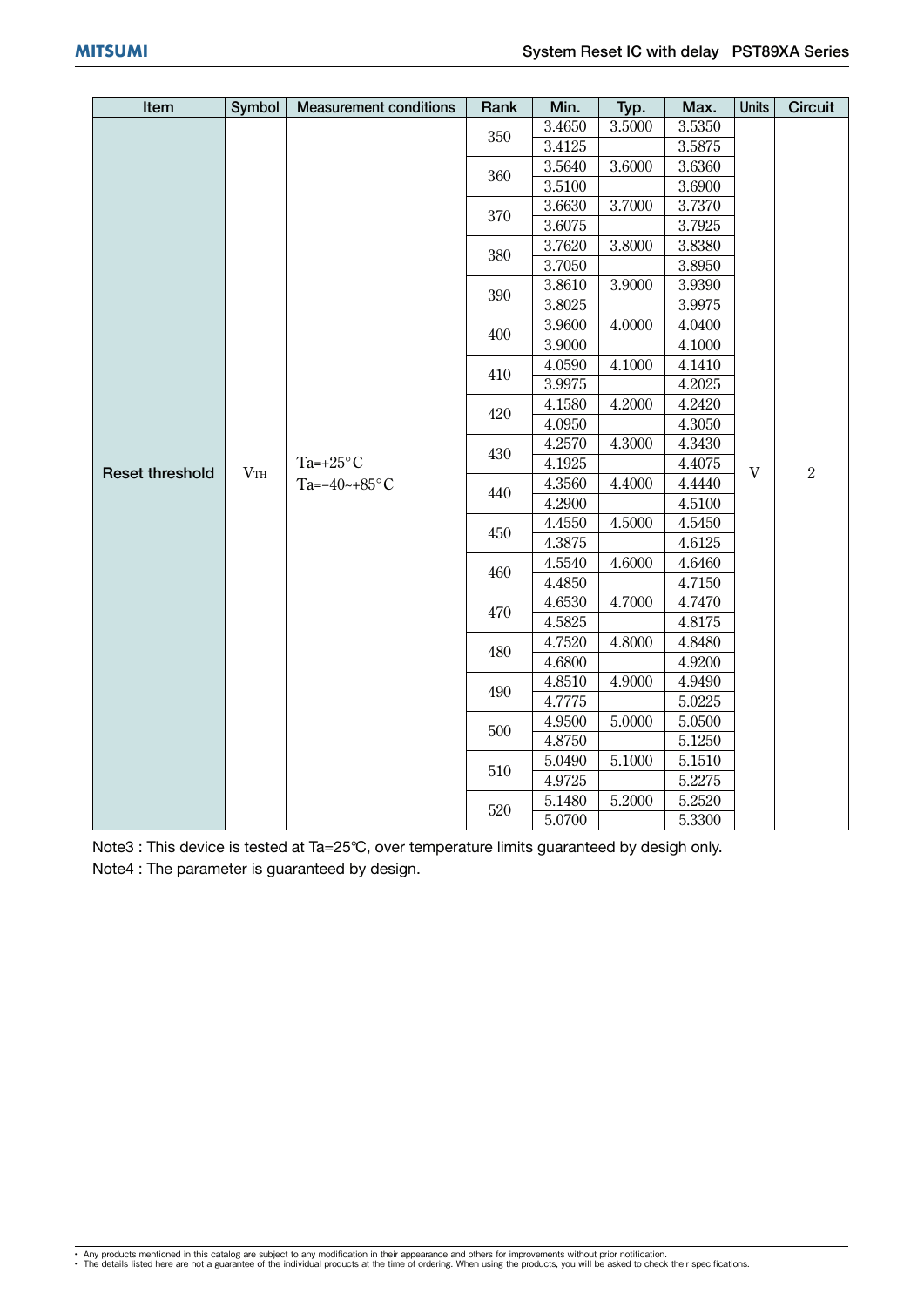| Item                   | Symbol       | <b>Measurement conditions</b>                        | Rank | Min.  | Typ.  | Max.  | <b>Units</b>              | <b>Circuit</b> |
|------------------------|--------------|------------------------------------------------------|------|-------|-------|-------|---------------------------|----------------|
|                        |              |                                                      | 120  | 0.036 | 0.060 | 0.096 |                           |                |
|                        |              |                                                      | 130  | 0.039 | 0.065 | 0.104 |                           |                |
|                        |              |                                                      | 140  | 0.042 | 0.070 | 0.112 |                           |                |
|                        |              |                                                      | 150  | 0.045 | 0.075 | 0.120 |                           |                |
|                        |              |                                                      | 160  | 0.048 | 0.080 | 0.128 |                           |                |
|                        |              |                                                      | 170  | 0.051 | 0.085 | 0.136 |                           |                |
|                        |              |                                                      | 180  | 0.054 | 0.090 | 0.144 |                           |                |
|                        |              |                                                      | 190  | 0.057 | 0.095 | 0.152 |                           |                |
|                        |              |                                                      | 200  | 0.060 | 0.100 | 0.160 |                           |                |
|                        |              |                                                      | 210  | 0.063 | 0.105 | 0.168 |                           |                |
|                        |              |                                                      | 220  | 0.066 | 0.110 | 0.176 |                           |                |
|                        |              |                                                      | 230  | 0.069 | 0.115 | 0.184 |                           |                |
|                        |              |                                                      | 240  | 0.072 | 0.120 | 0.192 |                           |                |
|                        |              |                                                      | 250  | 0.075 | 0.125 | 0.200 |                           |                |
|                        |              |                                                      | 260  | 0.078 | 0.130 | 0.208 |                           | $\overline{2}$ |
|                        |              |                                                      | 270  | 0.081 | 0.135 | 0.216 |                           |                |
|                        |              |                                                      | 280  | 0.084 | 0.140 | 0.224 |                           |                |
|                        |              |                                                      | 290  | 0.087 | 0.145 | 0.232 |                           |                |
|                        |              |                                                      | 300  | 0.090 | 0.150 | 0.240 |                           |                |
| <b>Reset threshold</b> |              |                                                      | 310  | 0.093 | 0.155 | 0.248 |                           |                |
|                        | $\angle$ VTH | $V_{DD} = 0V \rightarrow V_{TH} + 1V \rightarrow 0V$ | 320  | 0.096 | 0.160 | 0.256 | $\ensuremath{\mathbf{V}}$ |                |
| hysteresis             |              |                                                      | 330  | 0.099 | 0.165 | 0.264 |                           |                |
|                        |              |                                                      | 340  | 0.102 | 0.170 | 0.272 |                           |                |
|                        |              |                                                      | 350  | 0.105 | 0.175 | 0.280 |                           |                |
|                        |              |                                                      | 360  | 0.108 | 0.180 | 0.288 |                           |                |
|                        |              |                                                      | 370  | 0.111 | 0.185 | 0.296 |                           |                |
|                        |              |                                                      | 380  | 0.114 | 0.190 | 0.304 |                           |                |
|                        |              |                                                      | 390  | 0.117 | 0.195 | 0.312 |                           |                |
|                        |              |                                                      | 400  | 0.120 | 0.200 | 0.320 |                           |                |
|                        |              |                                                      | 410  | 0.123 | 0.205 | 0.328 |                           |                |
|                        |              |                                                      | 420  | 0.126 | 0.210 | 0.336 |                           |                |
|                        |              |                                                      | 430  | 0.129 | 0.215 | 0.344 |                           |                |
|                        |              |                                                      | 440  | 0.132 | 0.220 | 0.352 |                           |                |
|                        |              |                                                      | 450  | 0.135 | 0.225 | 0.360 |                           |                |
|                        |              |                                                      | 460  | 0.138 | 0.230 | 0.368 |                           |                |
|                        |              |                                                      | 470  | 0.141 | 0.235 | 0.376 |                           |                |
|                        |              |                                                      | 480  | 0.144 | 0.240 | 0.384 |                           |                |
|                        |              |                                                      | 490  | 0.147 | 0.245 | 0.392 |                           |                |
|                        |              |                                                      | 500  | 0.150 | 0.250 | 0.400 |                           |                |
|                        |              |                                                      | 510  | 0.153 | 0.255 | 0.408 |                           |                |
|                        |              |                                                      | 520  | 0.156 | 0.260 | 0.416 |                           |                |

Note3 : This device is tested at Ta=25°C, over temperature limits guaranteed by desigh only. Note4 : The parameter is guaranteed by design.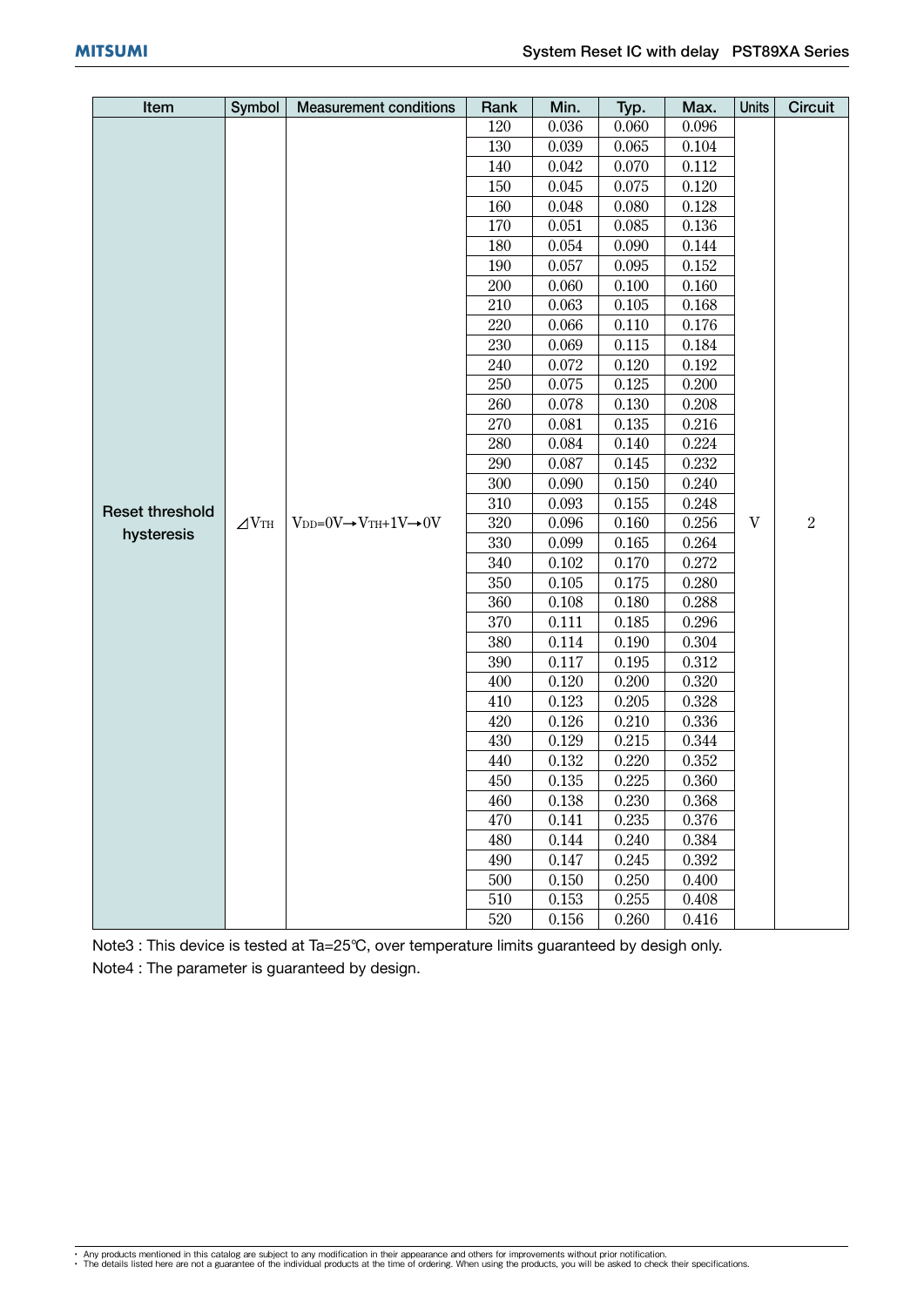| Item                                         | Symbol                      | <b>Measurement conditions</b>                                                           | Rank              | Min.             | Typ.             | Max.    | <b>Units</b>  | <b>Circuit</b> |
|----------------------------------------------|-----------------------------|-----------------------------------------------------------------------------------------|-------------------|------------------|------------------|---------|---------------|----------------|
| <b>Supply Current</b>                        | I <sub>DD</sub>             | $VDD=VTH+1V$                                                                            | 120<br>$\sim 520$ |                  | 0.35             | 1.0     | $\mu$ A       | $\mathbf{1}$   |
| Reset threshold temp. coefficient            | $\angle$ VTH/°C             | Ta= $-40$ ~+85°C                                                                        | 120<br>$\sim 520$ |                  | ±100             |         | ppm/°C        | $\overline{2}$ |
| L transfer delay time<br>(Note4)             | tphl                        | $V_{DD}=V_{TH}+0.3V$<br>$\rightarrow$ VTH-0.3V                                          | 120<br>$\sim 130$ |                  | 15               | 100     | $\mu s$       | $\overline{4}$ |
|                                              |                             | $V_{DD}=V_{TH}+0.4V$<br>$\rightarrow$ VTH-0.4V                                          | 140<br>$\sim 520$ |                  |                  |         |               |                |
| H transfer delay time<br>(Note4)             | tplh                        | $V_{DD}=V_{TH}-0.3V$<br>$\rightarrow$ VTH+0.3V                                          | 120<br>$\sim 130$ |                  | 15<br>100        |         |               |                |
|                                              |                             | $V_{DD}=V_{TH}-0.4V$<br>$\rightarrow$ VTH+0.4V                                          | 140<br>$\sim 520$ |                  |                  |         | $\mu s$       | 4              |
| "L" Output Current                           | $I_{OL1}$                   | $V_{DD}=0.95V$ , $V_{DS}=0.05V$                                                         | 120<br>$\sim 520$ | 0.01             | 0.10             |         | mA            | 3              |
|                                              | IOL <sub>2</sub>            | $V_{DD}=1.2V$ , $V_{DS}=0.5V$<br>$VTH \geq 1.3V$                                        | 130<br>$\sim 520$ | 0.23             | 2.00             |         |               |                |
|                                              | $I_{OL3}$                   | $V_{DD} = 2.4V$ , $V_{DS} = 0.5V$<br>$VTH\geq 2.5V$                                     | 250<br>$\sim 520$ | 1.60             | 8.00             |         |               |                |
|                                              | $I_{OL4}$                   | $V_{DD}=3.6V$ , $V_{DS}=0.5V$<br>$VTH \geq 3.7V$                                        | 370<br>$\sim 520$ | 3.20             | 12.0             |         |               |                |
| "H" Output Current                           | I <sub>OH1</sub>            | V <sub>DD</sub> =4.8V, V <sub>DS</sub> = $0.5V$<br>$VTH\leq 4.7V$<br>PST893 series only | 120<br>~170       | 0.36             | 0.62             |         | mA            | $\overline{4}$ |
|                                              | IOH <sub>2</sub>            | $V_{DD}=6.1V$ , $V_{DS}=0.5V$<br>PST893 series only                                     | 120<br>$\sim 520$ | 0.46             | 0.75             |         |               |                |
| <b>Output Leakage</b><br>Current             | <b>Ileak</b>                | $V_{DD}=6.5V$ , OUT=6.5V<br>PST894 series only                                          | 120<br>$\sim 520$ |                  |                  | 0.1     | $\mu$ A       | 3              |
| <b>CD Pin Resistance</b>                     | $R_{D}$                     | PST89XA series                                                                          | 120<br>$\sim 520$ | 9                | $10\,$           | 11      | $\rm M\Omega$ | 5              |
| <b>CD Pin Threshold</b><br>Voltage           | <b>VTCD</b>                 | $V_{DD}=V_{TH}\times 1.1V$                                                              | 120<br>$\sim 520$ | $VDD \times 0.3$ | $VDD \times 0.5$ | VDD×0.7 | V             | $\overline{4}$ |
| <b>CD Pin Output</b><br>Current1             | ICD1                        | $V_{DD}=0.95V$<br>$V_{DS}=0.1V$                                                         | 120<br>$\sim 520$ | 2.0              | 30.0             |         | $\mu$ A       | 5              |
| <b>CD Pin Output</b><br>Current <sub>2</sub> | $\mbox{I}\mbox{c}\mbox{D}2$ | $VDD=1.0V$<br>$V_{DS}=0.5V$                                                             | 120<br>$\sim 150$ | 50               | 200              |         | $\mu$ A       | 5              |
|                                              |                             | $V_{DD}=1.5V$<br>$V_{DS}=0.5V$                                                          | 160<br>$\sim 520$ | 200              | 800              |         |               |                |

Note3 : This device is tested at Ta=25°C, over temperature limits guaranteed by desigh only. Note4 : The parameter is guaranteed by design.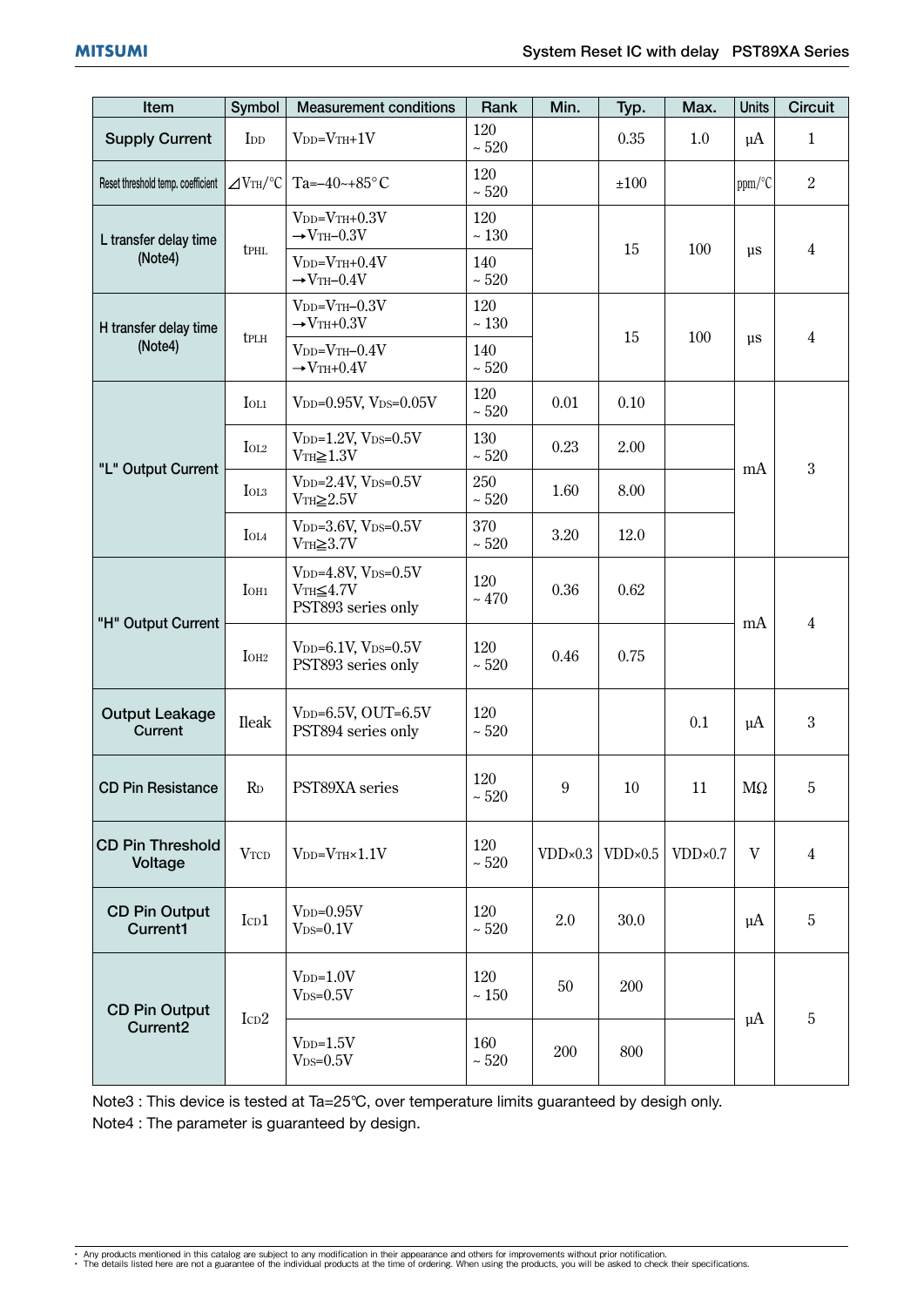## **Test Circuit**

### (1)



(2)

(4)



(3)





(5)





(6)





 $V$ TH=1.2V, 1.3V  $\rightarrow$  Input Voltage VTH-0.3V ~ VTH+0.3V  $V$ TH=1.4V~5.2V  $\rightarrow$  Input Voltage VTH-0.4V ~ VTH+0.4V

• Any products mentioned in this catalog are subject to any modification in their appearance and others for improvements without prior notification.<br>• The details listed here are not a guarantee of the individual products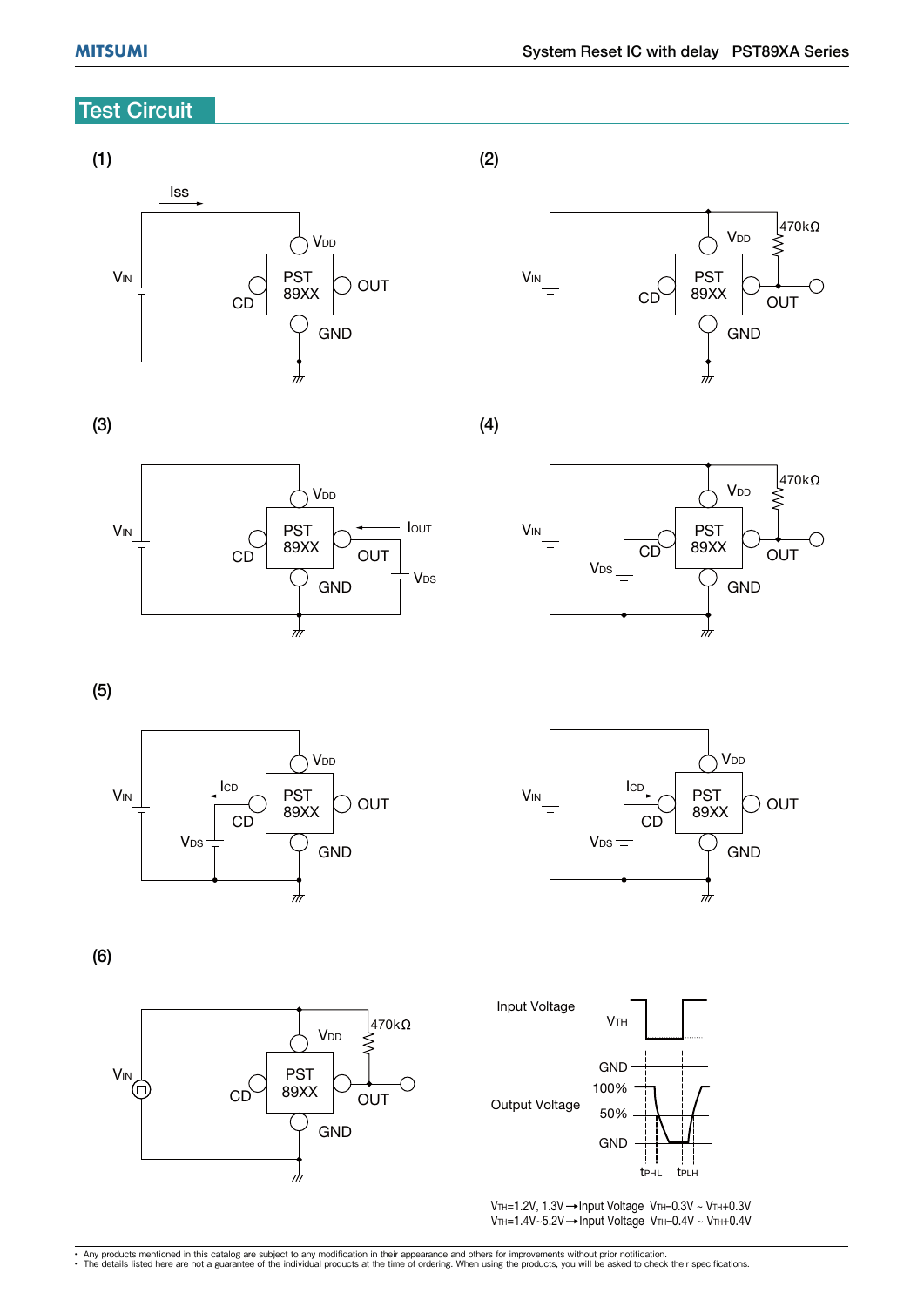## Timing Chart



• Any products mentioned in this catalog are subject to any modification in their appearance and others for improvements without prior notification.<br>• The details listed here are not a guarantee of the individual products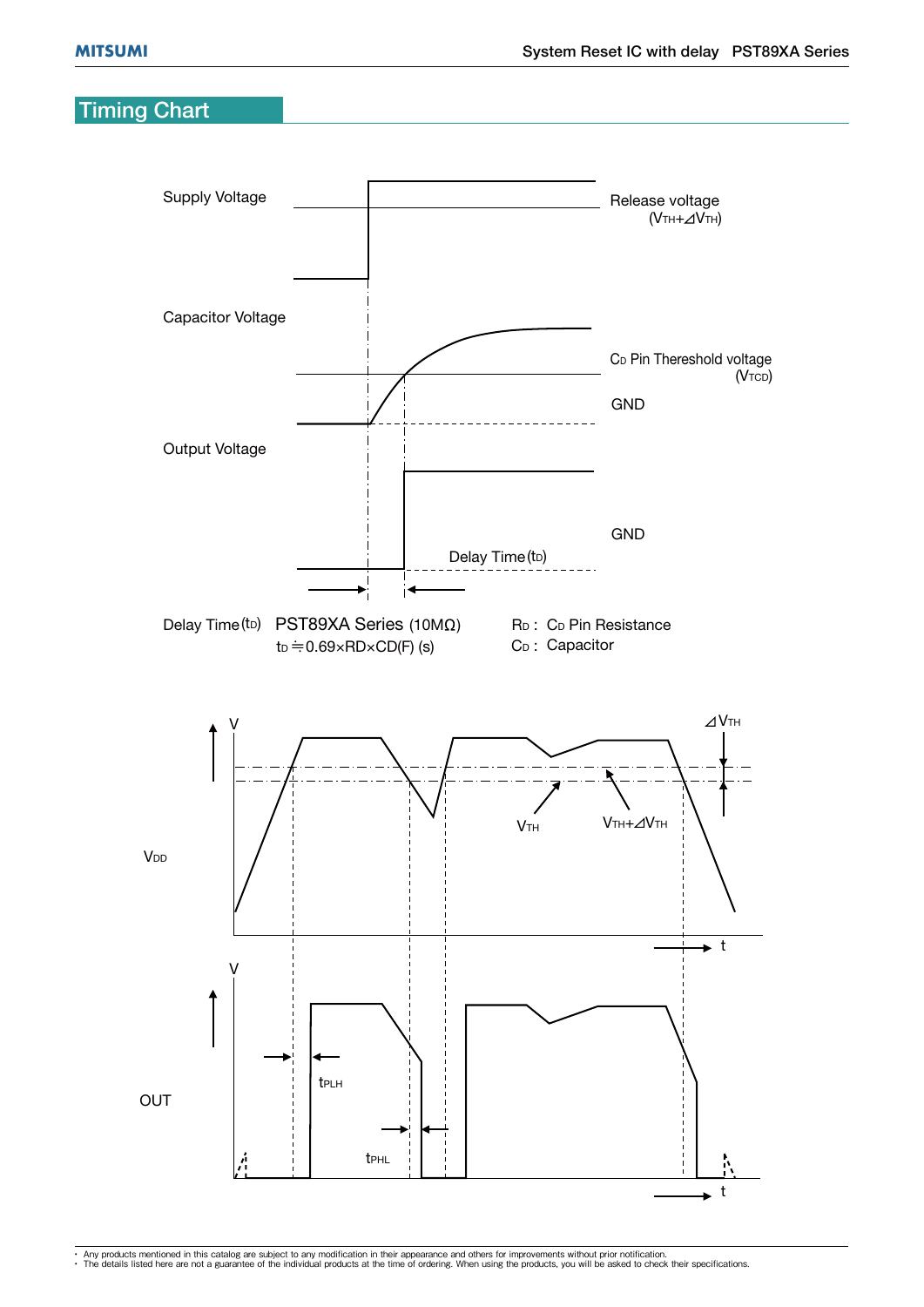## **Application Circuits**



- We shall not be liable for any trouble or damage caused by using this circuit.
- $\cdot$  In the event a problem which may affect industrial property or any other rights of us or a third party is encountered during the use of information described in these circuit, Mitsumi Electric Co., Ltd. shall not be liable for any such problem, nor grant a license therefore.



- Please note that there is any possibility of circuit oscillation when resistance put in the line VIN. In PST89xx, please make it less than 15k ohm.
- $\cdot$  Heat Spreader Bottom (The electrode of the bottom central part) with VDD pin.

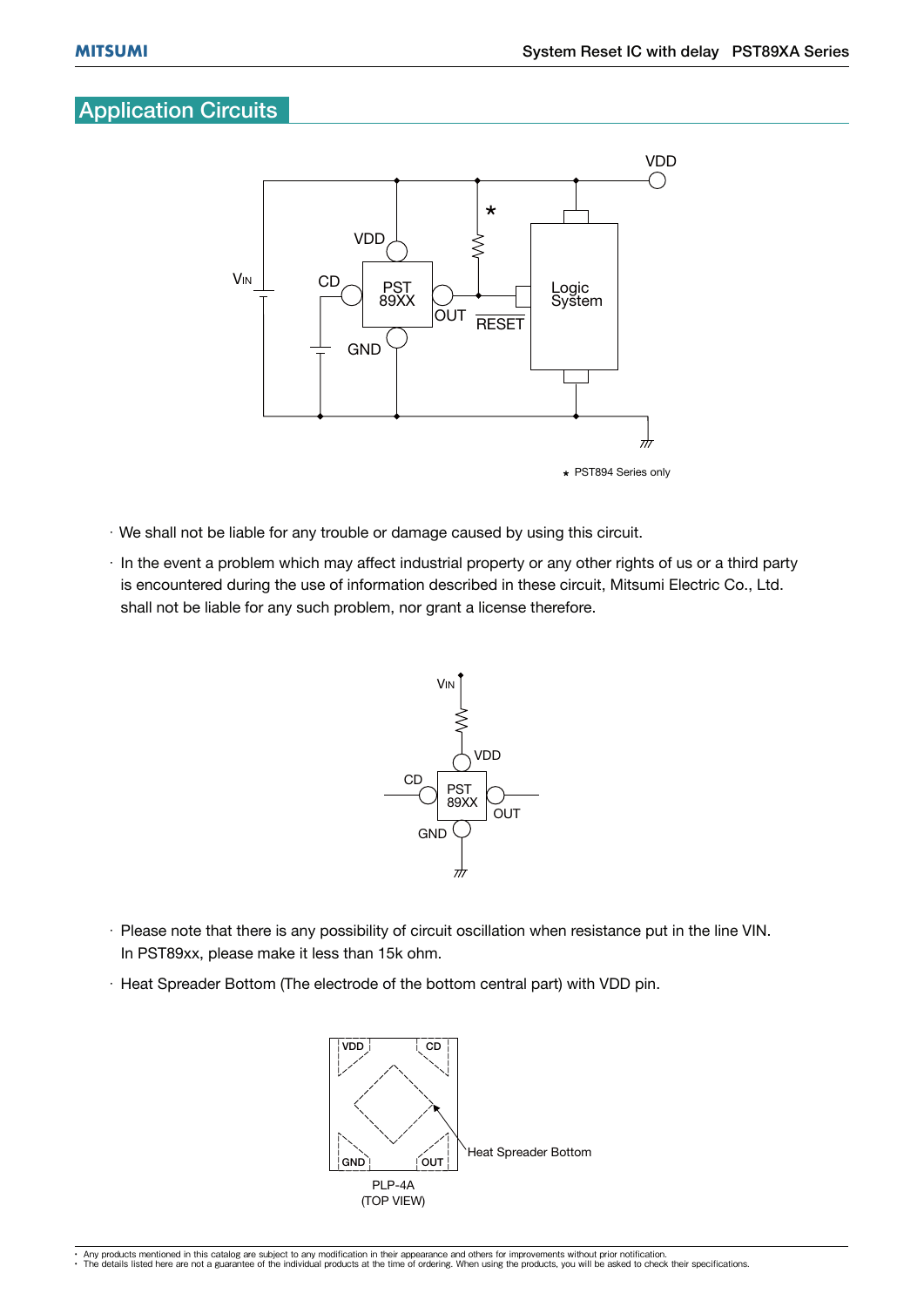

#### Note :  $\star$  These are typical characteristics.

<sup>•</sup> Any products mentioned in this catalog are subject to any modification in their appearance and others for improvements without prior notification.<br>• The details listed here are not a guarantee of the individual products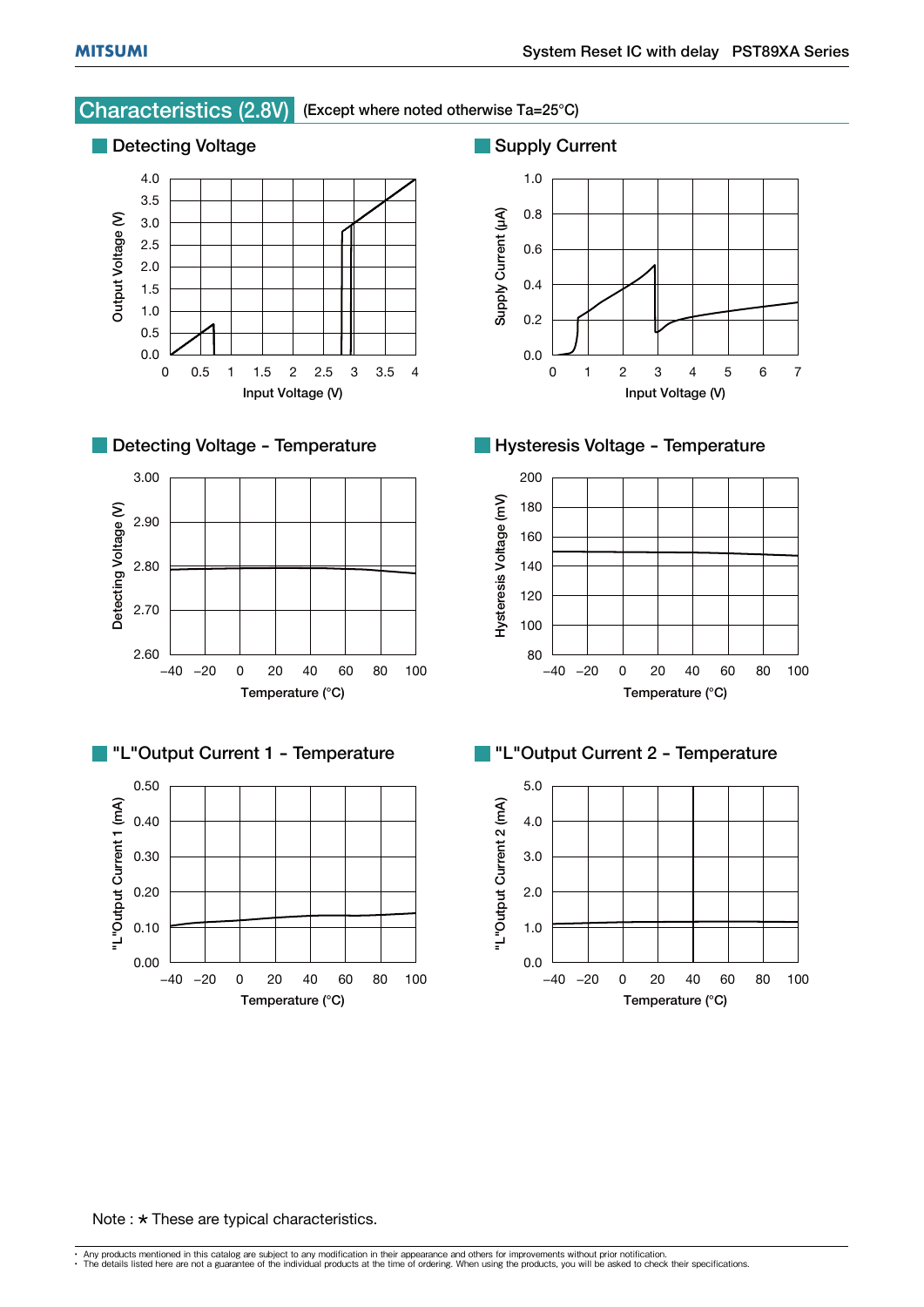





#### CD Pin Output Current 1 - Temperature



#### **T** "L"Output Current 3 - Temperature **CD** CD Pin Resistance - Temperature







#### CD Pin Output Current 2 - Temperature



#### Note :  $\star$  These are typical characteristics.

<sup>•</sup> Any products mentioned in this catalog are subject to any modification in their appearance and others for improvements without prior notification.<br>• The details listed here are not a guarantee of the individual products